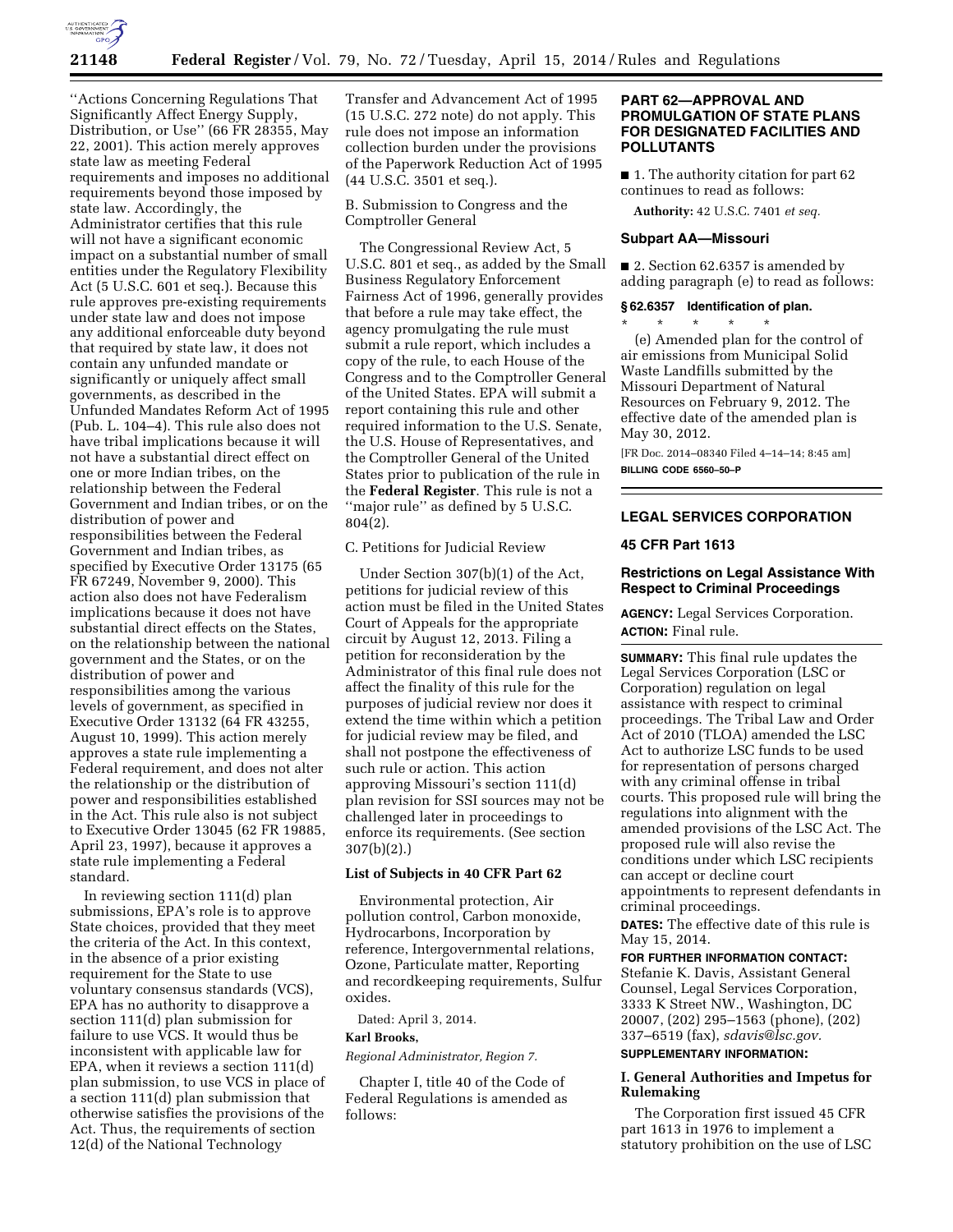funds to provide legal assistance in criminal cases. Section 1007 of the LSC Act prohibited the use of LSC funds to provide legal assistance ''with respect to any criminal proceeding.'' Sec. 1007(b)(2), Public Law 93–355, 88 Stat. 383 (42 U.S.C. 2996f(b)(2)). The original section 1613.2 defined ''criminal proceeding'' as

the adversary judicial proceeding prosecuted by a public officer and initiated by a formal complaint, information, or indictment charging a person with an offense denominated 'criminal' by applicable law and punishable by death, imprisonment, or a jail sentence. A misdemeanor or lesser offense tried in an Indian tribal court is not a 'criminal proceeding.'

41 FR 38506, Sept. 10, 1976.

The following year, Congress amended section 1007(b)(2) of the LSC Act to codify the Corporation's exemption of minor crimes in tribal courts from the types of criminal proceedings for which LSC funds could not be used. Sec. 10(b), Public Law 95– 222, 91 Stat. 1620–1623. Congress made no further adjustments to the criminal prohibition provision until it enacted the Tribal Law and Order Act (TLOA) in 2010.

The TLOA amended section 1007(b)(2) of the LSC Act to authorize the use of LSC funds to provide representation in all criminal proceedings before tribal courts. Sec. 235(d), Public Law 111–211, Tit. II, Subtitle C, 124 Stat. 2282 (42 U.S.C. 2996f(b)(2)). The TLOA also had two major effects on tribal criminal jurisdiction. First, it authorized tribal courts to impose longer sentences, increasing the maximum duration from up to one year to a total of nine years for multiple charges. Sec. 234(a), Public Law 111–211, Tit. II, Subtitle C, 124 Stat. 2280 (25 U.S.C. 1302(c)(2)). Second, it required tribes exercising the expanded sentencing authority ''at the expense of the tribal government, [to] provide an indigent defendant the assistance of a defense attorney.'' Sec. 234(c)(2), Public Law 111–211, Tit. II, Subtitle C, 124 Stat. 2280.

Congress further expanded tribal court jurisdiction in 2013. Through the Violence Against Women Reauthorization Act of 2013 (2013 VAWA), Congress amended the Indian Civil Rights Act of 1968 to authorize tribal courts to exercise special criminal jurisdiction over domestic violence cases. Sec. 904(b)(1), Public Law 113–4, 127 Stat. 120–121 (25 U.S.C. 1304(a)). This ''special domestic violence criminal jurisdiction'' is exercised concurrently with state or Federal jurisdiction, or both, as applicable. Sec. 904(b)(2), Public Law 113–4, 127 Stat.

121 (25 U.S.C. 1304(b)(2)). Unlike prior congressional enactments, the 2013 VAWA explicitly authorizes tribes to exercise jurisdiction over both Indian and non-Indian defendants in certain circumstances. Sec. 904(b)(4), Public Law 113–4, 127 Stat. 121–22 (25 U.S.C. 1304(b)(4)).

In order for the tribe to assert special domestic violence criminal jurisdiction, the alleged act must have occurred within Indian country. Sec. 904(c), Public Law 113–4, 127 Stat. 122 (25 U.S.C.  $1304(c)$ . "Indian country" is a term of art defined in 18 U.S.C. 1151. If neither the victim nor the accused is Indian, the court may not exercise jurisdiction. Sec. 904(b)(4)(A)(i), Public Law 113–4, 127 Stat. 121 (25 U.S.C.  $1304(b)(4)(A)(i)$ . If only the accused is a non-Indian, the court may exercise jurisdiction only if the accused resides in the Indian country over which the tribe has jurisdiction; is employed in the Indian country of the tribe; or is a spouse, intimate partner, or dating partner of a member of the tribe or an Indian who resides in the Indian country of the tribe. Sec. 904(b)(4)(B), Public Law 113–4, 127 Stat. 122 (25 U.S.C. 1304(b)(4)(B)).

The 2013 VAWA also introduced another set of crimes in Indian country for which defendants are entitled to counsel at the tribal government's expense. Section 904(d)(2) states that if a sentence of any length of time may be imposed, the defendant is entitled to all of the rights set forth in section 202(c) of the Indian Civil Rights Act. Sec. 904(d)(2), Public Law 113–4, 127 Stat. 122 (25 U.S.C. 1304(d)(2)). The TLOA previously amended section 202(c) to require tribes exercising expanded criminal sentencing authority to provide counsel to defendants facing total terms of imprisonment that would exceed one year. Sec. 234(a), Public Law 111–211, 124 Stat. 2280 (25 U.S.C. 1302(c)(2)).

In summary, the TLOA and the 2013 VAWA amended the Indian Civil Rights Act to expand both the sentencing authority and the jurisdiction of tribal criminal courts. The TLOA also amended the LSC Act to allow the use of LSC funds for representation of criminal defendants in tribal courts facing sentences of more than a year. LSC grant recipients now have the option of using their LSC funds to provide criminal representation. Additionally, because tribes must provide defendants with counsel at tribal government expense in certain circumstances, LSC recipients may be faced with increasing numbers of judicial requests for appointments to represent criminal defendants.

#### **II. Procedural Background**

On January 25, 2013, the Operations and Regulations Committee (Committee) of the LSC Board of Directors (Board) voted to recommend that the Board authorize rulemaking to conform Part 1613 to the amendments to the LSC Act and to address recipients' concerns regarding criminal appointments. On January 26, 2013, the Board authorized the initiation of rulemaking.

In response to the statutory changes described above, LSC sought input from experts in tribal law, including tribal court officials and practitioners, and the public to determine whether the Corporation needed to amend its regulations. LSC published a Request for Information (RFI) regarding the restrictions on legal assistance with respect to criminal proceedings in tribal courts. 78 FR 27341, May 10, 2013. Additionally, during its July 22, 2013 meeting of the Board of Directors, the Committee heard from a panel of five experts in tribal law representing a variety of perspectives.

Pursuant to the LSC Rulemaking Protocol, LSC staff prepared a proposed rule amending Part 1613 with an explanatory rulemaking options paper. On October 22, 2013, the Board approved the proposed rule for publication in the **Federal Register** for notice and comment. The NPRM was published in the **Federal Register** on November 4, 2013. 78 FR 65933, Nov. 4, 2013. The comment period remained open for thirty days and closed on December 4, 2013.

On April 7, 2014, the Committee considered the draft final rule and recommended that the Board approve its publication. On April 8, 2014, the Board approved the final rule for publication.

All of the comments and related memoranda submitted to the LSC Board regarding this rulemaking are available in the open rulemaking section of LSC's Web site at *[http://www.lsc.gov/about/](http://www.lsc.gov/about/regulations-rules/open-rulemaking) [regulations-rules/open-rulemaking.](http://www.lsc.gov/about/regulations-rules/open-rulemaking)*  After the effective date of the rule, those materials will appear in the closed rulemaking section at *[http://](http://www.lsc.gov/about/regulations-rules/closed-rulemaking) [www.lsc.gov/about/regulations-rules/](http://www.lsc.gov/about/regulations-rules/closed-rulemaking) [closed-rulemaking.](http://www.lsc.gov/about/regulations-rules/closed-rulemaking)* 

#### **III. Discussion of Comments and Regulatory Provisions**

LSC received seven comments on the NPRM. Five comments were submitted by law students, one was submitted by the court clerk for the Snoqualmie Tribal Court, and one was submitted by Jonathan Asher, Executive Director of Colorado Legal Services, an LSC recipient.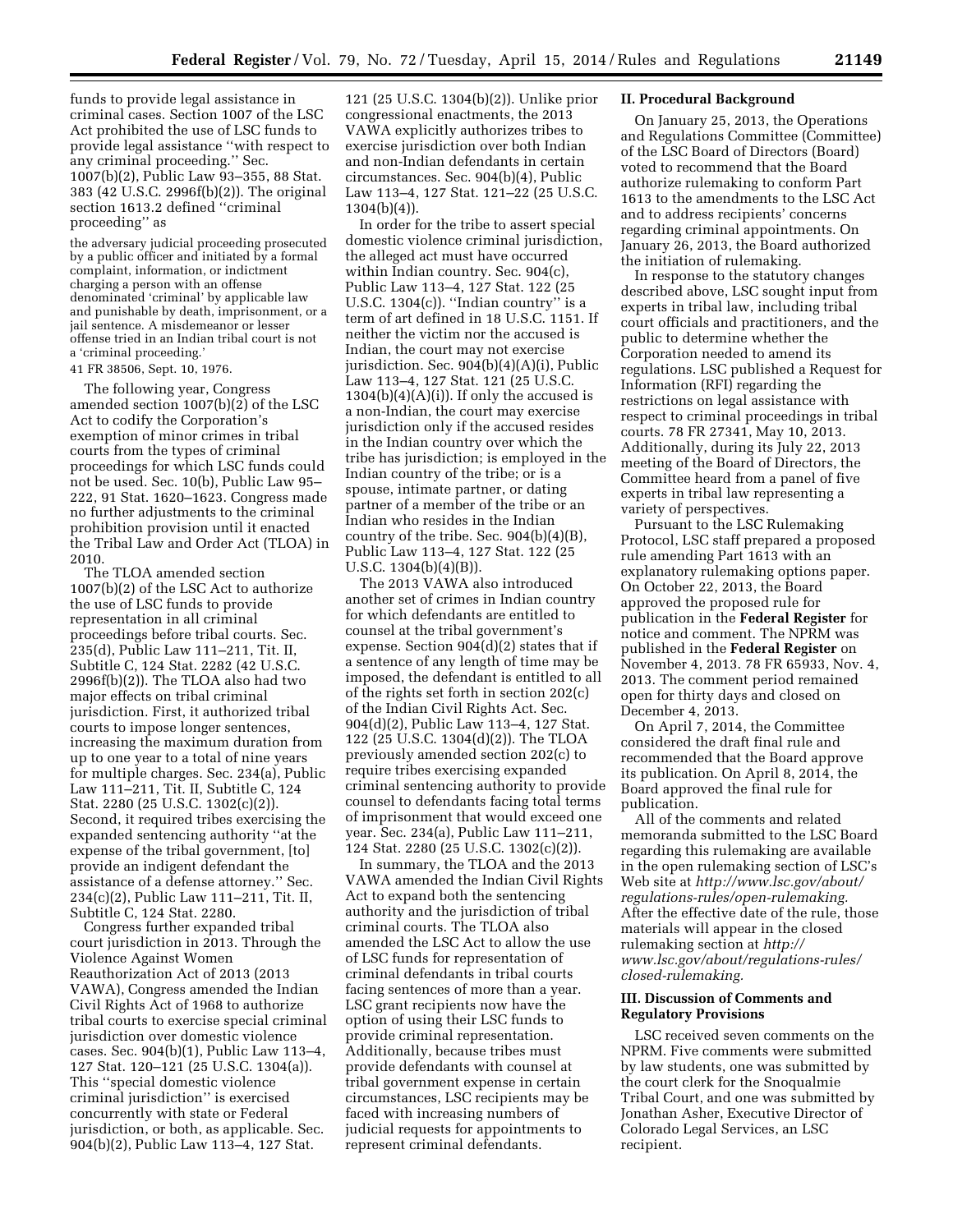Three of the commenters supported the revisions to part 1613. One commenter opposed the revisions, and the other three commenters provided comments without expressing support for or opposition to the revisions to part 1613. LSC will address only the substantive comments in this preamble. All of the comments received are posted on the rulemaking page of LSC's Web site: *[www.lsc.gov/about/regulations](http://www.lsc.gov/about/regulations-rules)[rules.](http://www.lsc.gov/about/regulations-rules)* 

#### **Section-by-Section Discussion of Comments and the Final Rule**

#### *1613.1 Purpose.*

The Corporation proposed to revise this section to state that LSC grant recipients may not represent individuals in criminal proceedings unless authorized by part 1613. The LSC Act has been amended twice to authorize criminal representation in tribal proceedings since the regulation was originally enacted in 1976, and the Corporation proposed to amend part 1613 to be consistent with those statutory amendments. LSC received no comments on this section of the proposed rule.

#### *1613.2 Definition.*

LSC proposed to amend the definition of ''criminal proceeding'' to remove the exclusion of misdemeanors or lesser offenses in Indian tribal courts from the definition. The Corporation received no comments on this section of the proposed rule.

#### *1613.4 Authorized representation.*

The Corporation proposed to revise § 1613.4(a) to allow recipients to undertake criminal appointments after a determination that such appointment ''will not impair the recipient's primary responsibility to provide civil legal services.'' Under the current rule, recipients must determine that accepting a criminal appointment will be ''consistent with'' its primary responsibility to provide civil legal services. The Corporation believed the current standard does not provide meaningful guidance because any representation of a defendant in a criminal case could be characterized as not ''consistent with'' a recipient's primary responsibility to provide civil legal services. The Corporation believed that changing the standard to impairment of the recipient's primary responsibility to provide civil legal services would provide more meaningful guidance by permitting recipients to consider the impact of accepting a criminal appointment on a

recipient's financial and human resources.

*Comments:* The Executive Director of Colorado Legal Services expressed concern about the proposed change in the standard for declining a criminal appointment in both tribal and nontribal courts. He stated that ''[c]hanging the standard from 'inconsistent' to 'impair' may inadvertently further limit and further complicate a grantee's ability to provide representation to defendants in criminal cases in Tribal Court rather than ease the decision . . . A decision to accept a criminal case, arguably, would always 'impair' the grantees' ability to provide civil legal assistance.'' He further stated that while the Corporation may expect that its interpretations and analysis would apply to the revised standard, ''it is inevitable that issues and new questions will arise and need to be addressed.'' He requested that LSC consider either eliminating the standard for exercising discretion to accept or decline court appointments in criminal cases or, alternatively, amend the regulation to require that recipients be able to document a ''rational basis'' for exercising their discretion.

One of the law student commenters suggested that the standard for accepting or declining a court appointment in a criminal case should turn not on whether acceptance would impinge upon a recipient's ability to provide civil legal services, but whether acceptance is necessary to avoid injustice. The commenter asserted that the proposed change to the standard ''encumbers'' the goal of promoting equal access to justice ''because [it does] not contemplate equal access to justice as being a relevant factor for a recipient to consider in determining whether to represent a criminal defendant in Indian tribal court.'' The commenter proposed that recipients should consider many factors in deciding whether to accept a criminal appointment, including the availability of other competent counsel to defend the accused, the necessity of a background in Tribal criminal law, the complexity of the case, expertise in criminal law, the financial resources of the accused, and whether the accused is out on bond or being held in pretrial detention.

*Response:* LSC will retain the language from the proposed rule. LSC continues to believe that the revised standard would provide more meaningful guidance by permitting recipients to consider the impact of accepting a criminal appointment on a recipient's financial and human resources. The revised standard is not intended to impose greater limitations

on recipients' decisions regarding court appointments. To the contrary, the Corporation intends the revised standard to create greater flexibility to exercise discretion. Nothing in the proposed rule prevents recipients from considering any of the factors noted by the student commenter, including whether representation is necessary to promote equal justice, when deciding whether to accept or decline a court appointment to represent a criminal defendant.

## *1613.5 Criminal representation in Indian tribal courts.*

The comments discussed in § 1613.4 immediately preceding (addressing representation in criminal proceedings generally) were also applicable by their terms to proposed § 1613.5. For the reasons stated in the preceding discussion, LSC is retaining the language from the proposed rule in § 1613.5.

#### **List of Subjects in 45 CFR Part 1613**

Crime, Grant programs—law, Legal services, Tribal.

For the reasons stated in the preamble, and under the authority of 42 U.S.C. 2996g(e), the Legal Services Corporation amends 45 CFR part 1613 as follows:

#### **PART 1613—RESTRICTIONS ON LEGAL ASSISTANCE WITH RESPECT TO CRIMINAL PROCEEDINGS**

■ 1. The authority citation for part 1613 is revised to read as follows:

**Authority:** Sec. 234(d), Public Law 111– 211, 124. Stat. 2282; 42 U.S.C. 2996f(b)(2); 42 U.S.C. 2996g(e).

■ 2. Section 1613.1 is revised to read as follows:

## **§ 1613.1 Purpose.**

This part is designed to ensure that Corporation funds will not be used to provide legal assistance with respect to criminal proceedings unless such assistance is authorized by this part.

■ 3. Section 1613.2 is revised to read as follows:

#### **§ 1613.2 Definition.**

*Criminal proceeding* means the adversary judicial process prosecuted by a public officer and initiated by a formal complaint, information, or indictment charging a person with an offense denominated ''criminal'' by applicable law and punishable by death, imprisonment, or a jail sentence.

■ 4. In § 1613.4, paragraph (a) is revised to read as follows: